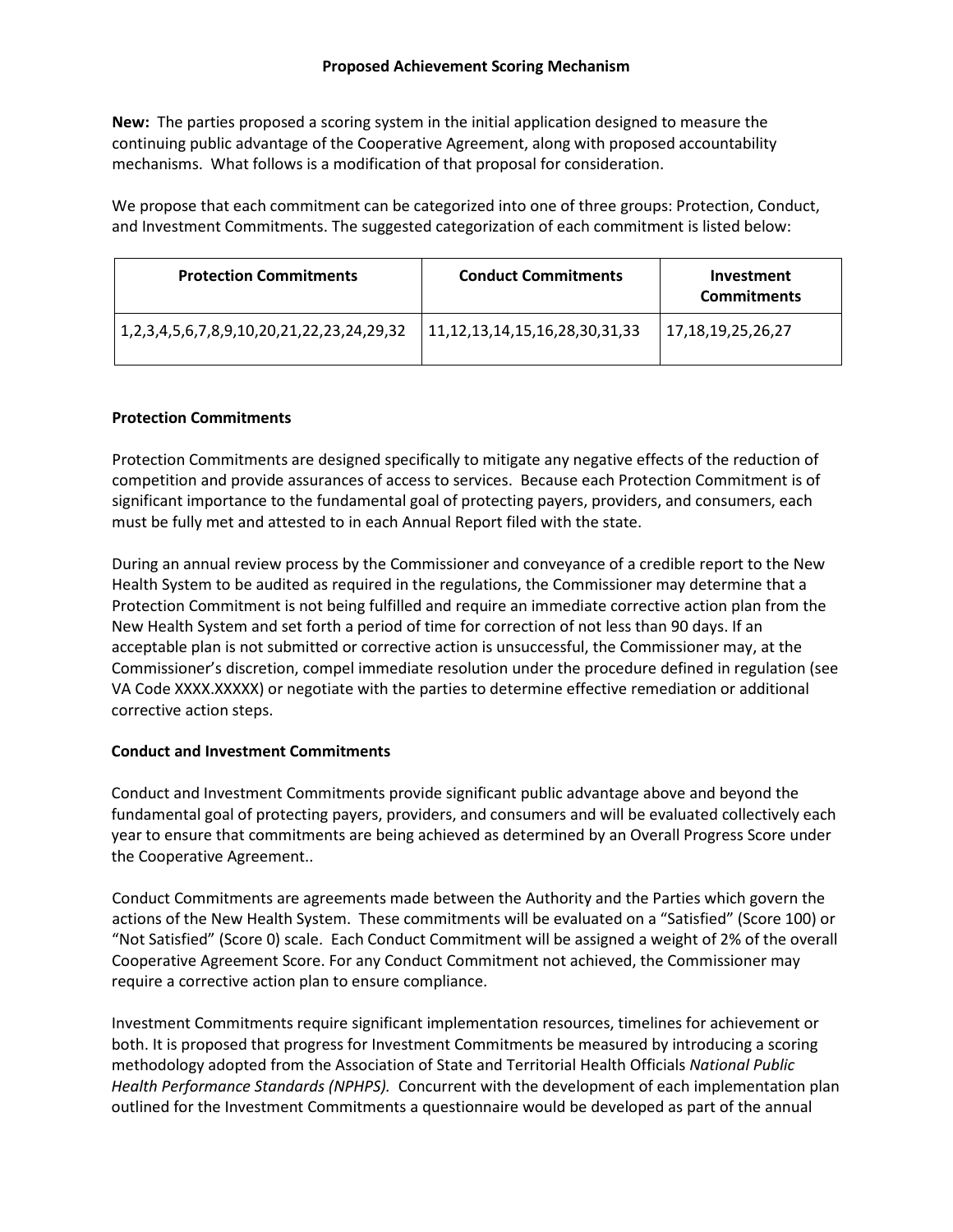## **Proposed Achievement Scoring Mechanism**

reporting process. For each Investment Commitment, evaluation questions would be agreed upon by both the parties and the state. Each of these questions would have equal weight in scoring that commitment. Each question would then be graded according to the NPHPS categories:

**No Performance:** 0% or absolutely no activity. Score 0.

**Minimal Performance:** Greater than zero, but no more than the 25% of the activity described within the question is met. Score 25.

**Moderate Performance:**Greater than 25%, but no more than 50% of the activity described within the question is met. Score 50.

**Significant Performance:** Greater than 50%, but no more than 75% of the activity described within the question is met. Score 75.

**Optimal Performance:** Greater than 75% of the activity described within the question is met. Score 100.

Each individual Investment Commitment will receive a score between 0 and 100 based on the average of all questions scored within that commitment. The score will be multiplied against the suggested weight of each investment (derived relative to investment size) in the table below and the weighted scores will be totaled.

| <b>Investment Commitment</b>            | <b>Commitment Weight</b> |
|-----------------------------------------|--------------------------|
| 17. Expand GME and Training             | 10%                      |
| 18. Grow Research                       | 10%                      |
| 19. Adopt a Common Clinical IT Platform | 25%                      |
| 26. Improve Community Health            | 10%                      |
| 27. Enhance Health Care Services        | 25%                      |

For Investment Commitments that achieve any score less than Moderate Activity, the Commissioner may require a corrective action plan to ensure compliance and also require that any investment less than that agreed to in the annual plan be fulfilled in the subsequent year or that the plan be adjusted in agreement with the state to ensure ongoing benefit.

# **Example Overall Progress Scoring:**

Conduct Commitments (Maximum Score of 20) 9 Conduct Commitments are satisfied. 100 x 9 x 2% = 18 1 Conduct Commitment is Not Satisfied. 0 x 1 x 2% = 0 Subtotal: 18 + 0 = **18 Conduct Commitment Points**

Investment Commitments (Maximum Score of 80)

Eight of eight questions for Commitment #17 are Optimal. (8x100)/8= 100 Unweighted Score